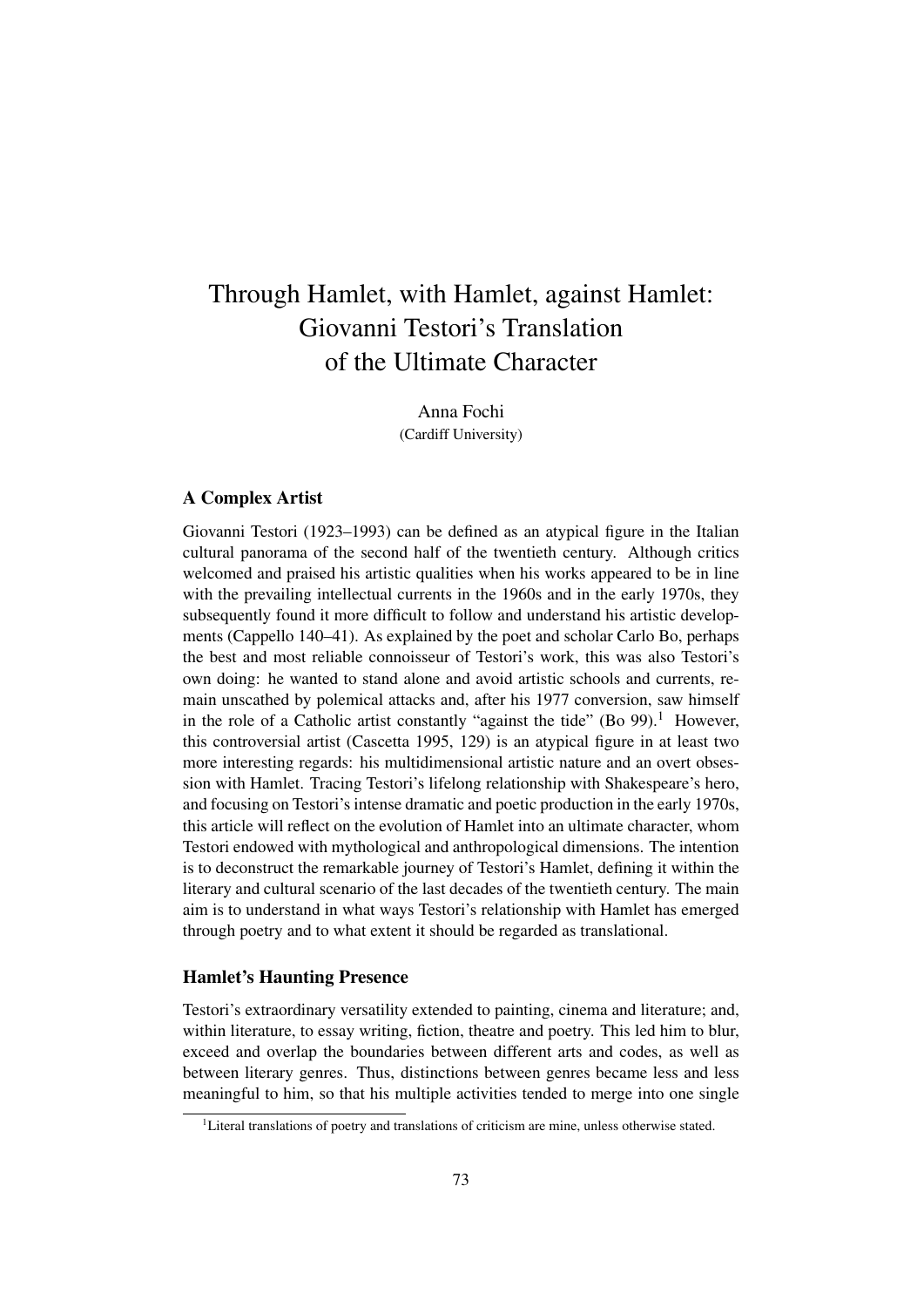vocation and quest, with works often halfway between theatre, poetry and painting (Bo 31). Throughout his prolonged, and mostly desperate, quest, Testori appears to have been constantly chasing, tailing and striving to incarnate the splenetic prince. It is no exaggeration to define Hamlet as an immanent presence across the whole of his literary production, certainly like no other literary or dramatic character. It is true that Testori explored other classic models and texts, like *Macbeth*, *Oedipus* and Alessandro Manzoni's *Promessi sposi*, but they did not become part of the writer's world, unlike Hamlet, who is present in almost all that he has done (Doninelli 50).

Testori's lifelong relationship with *Hamlet* can be traced back to the war years, when at the age of twenty he spent time in a remote valley in the Alps and together with other young friends decided to try his hand at staging drama, ambitiously starting with Shakespeare's tragedy:

Il programma era ambizioso: volevamo allestire l'*Amleto* di Shakespeare presso il santuario di Campoè, che si trova in mezzo ai boschi. La scena fu posta tra i due pilastri del cancello del santuario, con i fari di due automobili, dietro, che la illuminavano. Era piuttosto suggestivo, devo dire, nonostante la pochezza degli attori, soprattutto nella scena del funerale di Ofelia che noi avevamo trasformato in una specie di processione. Con la resina degli alberi avevamo fatto delle torce [. . .]. Fu un successone. (Doninelli 43)

[The programme was ambitious: we wanted to stage Shakespeare's *Hamlet* at the shrine of Campoè, which is in the middle of woods. The scene was set between the two pillars of the gate of the shrine, with the lamps of two cars illuminating it from backstage. It was fairly suggestive, I must admit, notwithstanding the poor quality of our acting. The scene of Ophelia's funeral in particular was remarkably staged as a sort of procession. We had made torches with the tree resin [. . .]. It was a roaring success].

After this juvenile venture, Testori overtly took up the figure of Hamlet three further times, each time breathing new life into it and new dimensions. Testori himself warned his audience and readers, however, that his are very personal and provocative approaches to Shakespeare's hero:

rivisitazioni [. . .] imbastardimenti [. . .] strozzamenti [. . .] , certo delle derelitte e parzialissime prove che il qui scrivente ha tentato d'eseguire su e perfino contro (egli lo sa, lo sa benissimo) il sublime esemplare. (Testori 1983)

[re-interpretations [. . .] bastardisations [. . .] strangulations [. . .] undoubtedly miserable and very partial efforts attempted by the author writing here on, and even against, the sublime model (he [Hamlet] knows it, knows it very well)].

He started in 1970 when he wrote the screenplay for a film, *Amleto*, for which he also drew the costume sketches. He was to have directed the film himself, but the project was abandoned, and the text remained practically unknown until 2002, when it was published and edited by Fulvio Panzeri. The screenplay is obviously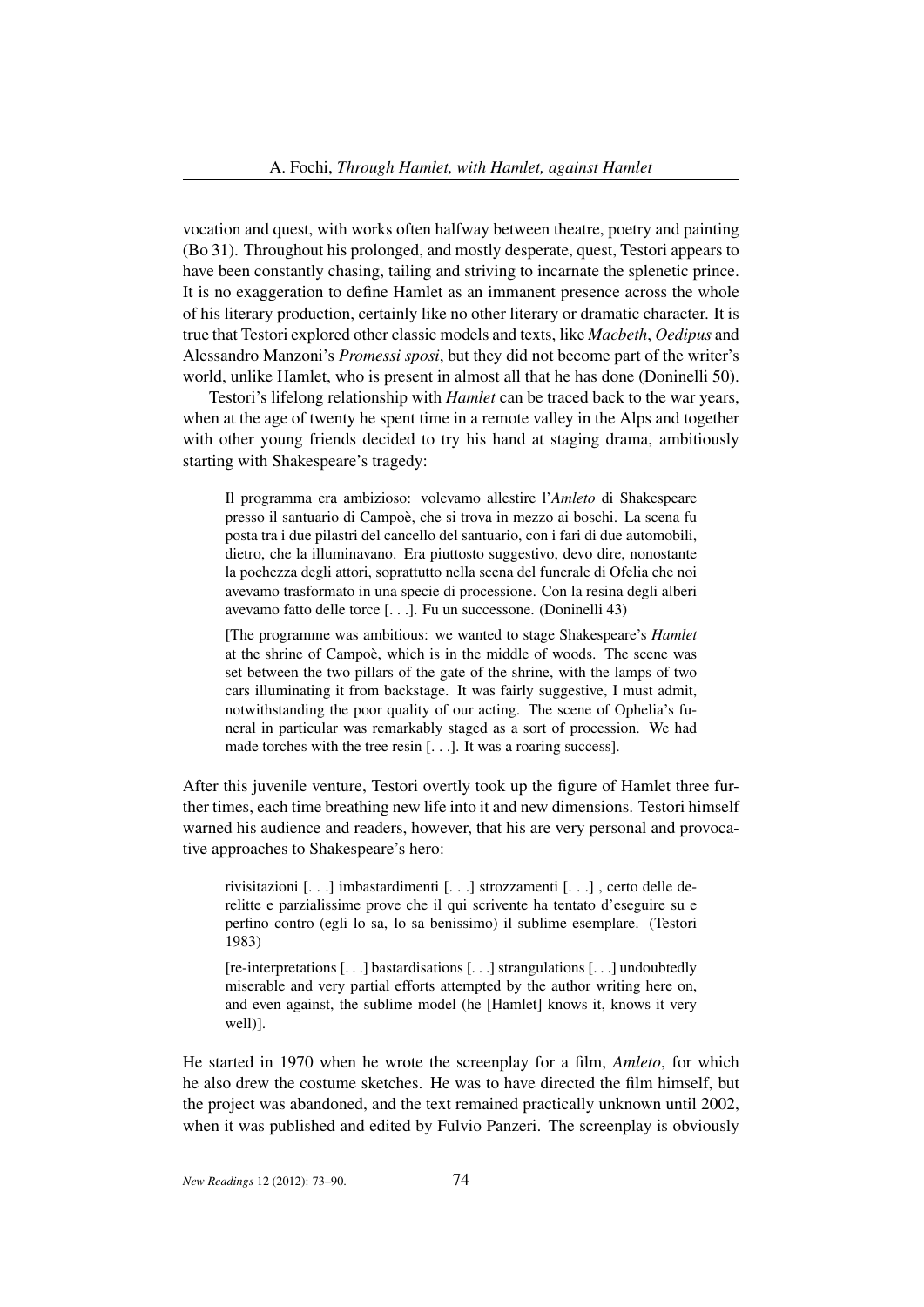based on Shakespeare's text, although it is a deliberate bastardisation and strangulation of it. The scene moves from Denmark to a gloomy and forlorn valley in the Italian Alps; there is a homosexual relationship between the protagonist and Horatio; and Hamlet kills his mother Gertrude and finally commits suicide, just to mention some of the main thematic transformations introduced. Although respecting the structure and formal characteristics of a screenplay, it is a very peculiar type of work, a fluctuating magma, where pictorial, narrative, cinematic, poetic and dramatic elements touch and overlap.

As Testori pointed out later, this experience was a necessary step for him, paving the way to the more radical and explosive rereading of the Shakespearean hero in *L'Ambleto*, as the low-ranking ham from Lombardy, foul-mouthed and violently desperate, yet crying out for help. The protagonist's role, Ambleto, was successfully played by Franco Parenti in 1972 and the play became one of the highly debated literary cases of the early 1970s in Italy, because it was such an original and provocative text. Set in Lomazzo, Brianza, and written in a virtual language, a language pastiche based on current Italian, but influenced by Milanese dialect, French, Latin, Spanish, English and media terminology, *Ambleto* presents a radically different protagonist. Unlike Shakespeare's hero, he is not an intellectual torn between action on the one hand, and conscience and thought on the other. Ambleto is the young gipsy actor who does not play, but rather incarnates "the splenetic prince", as Testori often refers to him. Ambleto desperately questions life to the point of cursing much more than evil: he curses life itself, wishing to totally regress into nothingness, into the moment preceding conception (Cascetta 1983, 101). Testori found it impossible to deal with one single genre *tout court* and the result is a striking mix, not only linguistically. The text is a composite in which diverse genres and styles come together: Elizabethan tragedy, medieval invective poetry, baroque moralistic literature, love poetry, melodrama (Cascetta 1983, 100).

Ten years later, in 1983, Testori took up Hamlet again in *Post-Hamlet*. The title could suggest a greater stress on Shakespeare's tragedy, but in fact this adaptation offers an even more radical and extreme rereading. After the Shakespearean hero of vengeance, doubt and silence and after the anarchical evangelism of the anti-hero Ambleto, this third Hamlet, although actually absent from the text, is a positive hero who accepts sacrifice and martyrdom to guide a forlorn community towards meeting the Father again. This Hamlet becomes a *figura Christi* and the whole story of the murder of Hamlet's father is emblematically portrayed as the killing of the Father by a globalised society where science and technology are worshipped.

Besides these three major encounters, which fundamentally belong to the dramatic genre, we can say that Testori pursues Hamlet throughout his life and through various genres, starting with his poetic works. As we will see, *Hamlet* is generally a subtle and pervasive presence, sometimes through direct references. An interesting example of first level reference is provided by the tenth poem of *Ossa mea (1981– 1982)*, where a striking accumulation of images begins with both direct allusions, such as the proper name of the hero Amleto, and indirect allusions to kingdoms, sceptres, science books and finally spectres: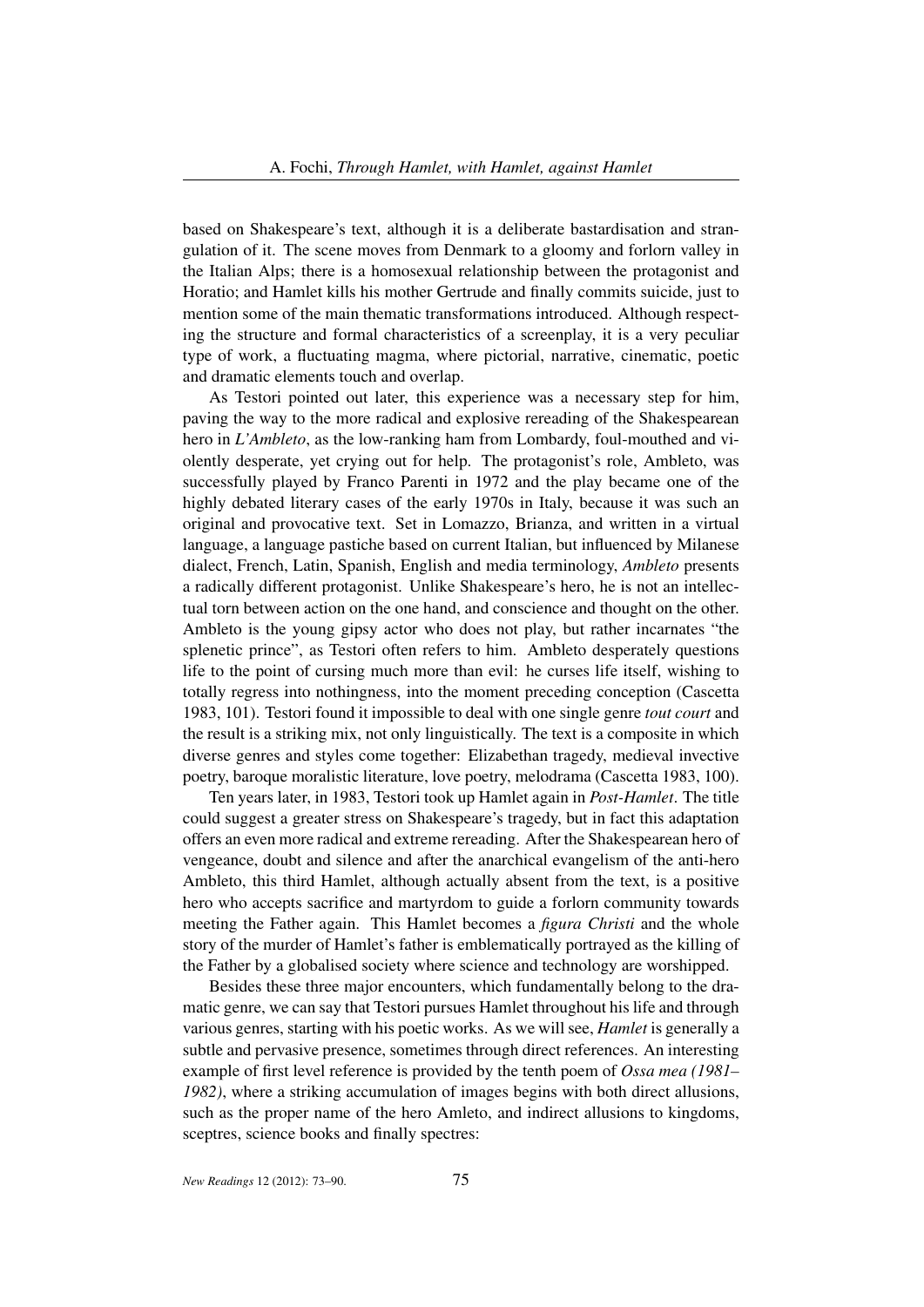I regni, le formiche, I ragni, le volpi, le cicale, i pegni, gli oranghi, le sirene capitali, i tanghi, i libri della scienza, gli scettri, gli spettri, Amleto e l'amuleto

[Kingdoms, / ants, / spiders, / foxes, / cicadas, / pawns, / oranges, / capital mermaids, / tangos, / science books, / sceptres, / spectres, / Hamlet and amulet]

As Panzeri shows, explicit references to the emblematic figure of Hamlet can be found also in the lyric cycles of the 1980s dedicated by Testori to the painters Arnulf Rainer and Samuele Gabai (Testori 2002, 191–92). Referring to Rainer's crucifixions, the poet reflects once more on Hamlet's death, this time demanding a reply in his dialogue with Christ:

Orazio stringe a sé il Prence e piange: é morto, ecco non soffre più. . . Ma, Tu? Rispondi: Tu? (Testori 2002, 192)

[Horatio / holds the Prince / in his arms / and cries: / he is dead / you see / he does not suffer any longer.../ But, / You? / Reply: / You?]

In Testori's last poems, written a few months before his death for a collection of engravings by Gabai, once again both Shakespeare's Hamlet and his offspring Ambleto are evoked. Here they function as an emblematic reminder of how human beings are made of ash, but also as the ultimate image of life itself:

La muta crepa della crapa, la crapa,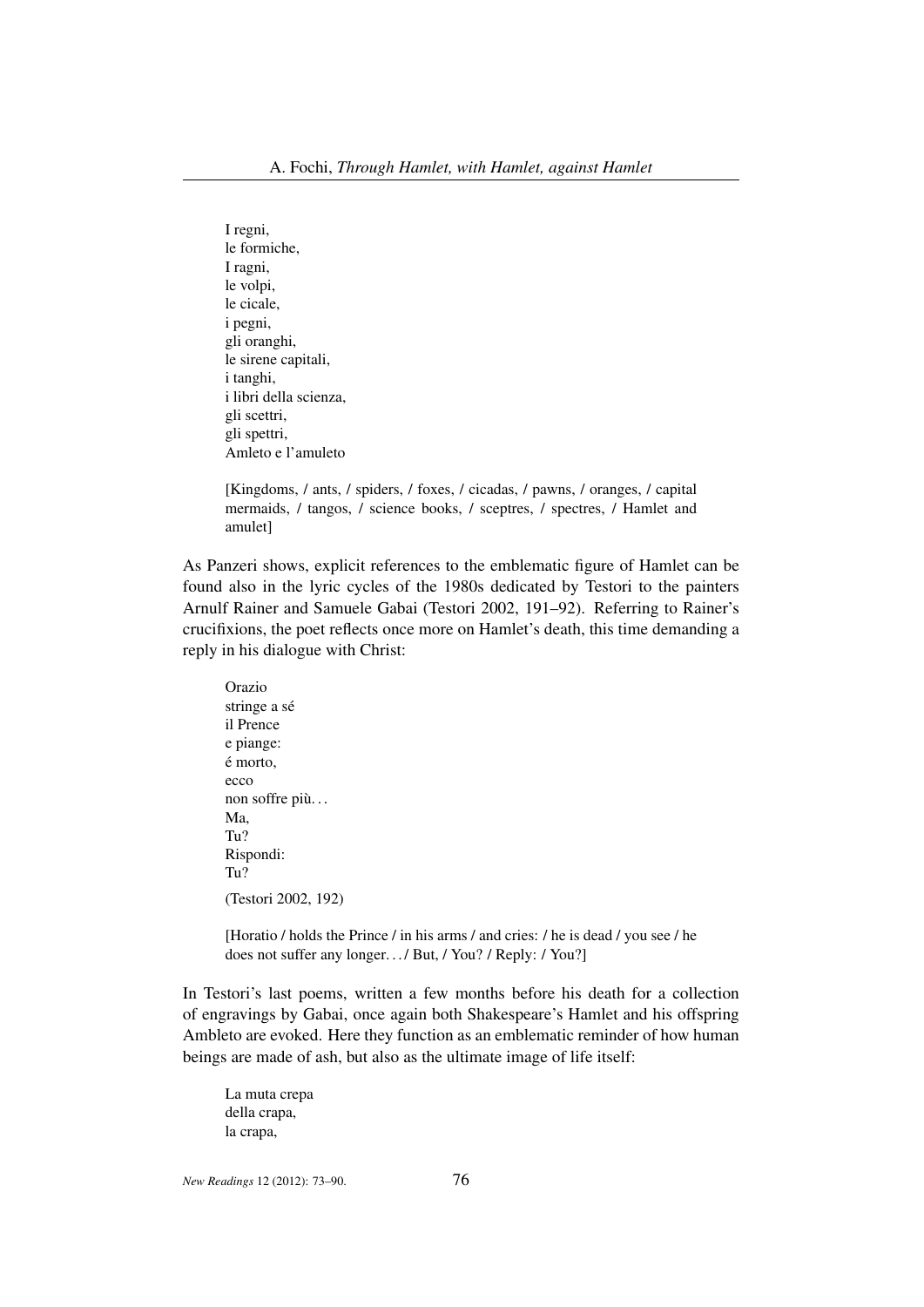la sua crepa, il frantumarsi degli ossi arsi nella man d'Amleto. . . Amleto o, così vicino com'è a Lombardia, Ambleto? D'una vita comunque il resto, il testo e il final feto. . . (Testori 2002, 192)

[The silent crack / of the skull, / the skull, / its crack, / the cracking / of parched bones / in Hamlet's hand.../ Hamlet / or as close as he is / to Lombardy, Ambleto? / Of a life / anyway / the remains, the text / and the final foetus...]

#### The Early 1970s

In the poetic works of the early 1970s, the poet's ongoing dramatic monologue appeared to be most haunted by Hamlet. These were fertile years for Testori, representing a full-grown phase in his artistic production: he started painting again and, on the literary side, he produced a number of poems, besides works of theatre and fiction. In 1970, when he was working on the screenplay *Amleto*, he published *Per sempre* [*Forever*], a collection of lapidary love poems, almost motets, that stylistically and thematically form an ideal trilogy with *Alain* and with the unpublished poems of *A te*. A year after the staging of *L'Ambleto*, in 1972, Testori published a poem which is often regarded as his best, "Nel Tuo sangue" ["In Your Blood"], which was awarded the Etna-Taormina Prize in 1975. In December 1974, some poems from *A te* and other lyric texts taken from *L'Ambleto* were read out on alternating occasions in the second part of the theatrical performance *Il poeta e l'interprete* [*The Poet and the Interpreter*], a performance dedicated to Testori by his friend and director Carlo Cotti. Through the Cotti performance, the vital dialogue between theatre and poetry in Testori's literary quest is publicly acknowledged (Testori 1997, 1520–21).

With *Per sempre* love acquires a totalising dimension for Testori, to the point of turning into the quest for an absolute experience, almost an unquenchable desire for wholeness and perpetuity (Cappello 76). Similarly, the character of Hamlet also undergoes a striking evolution, first in the screenplay, but even more in *L'Ambleto*. Like Testori, Ambleto is tormented by questions about the meaning of life and birth, as he asks why we enter the world like this, why the blood of birth is eternally multiplied in our conscience, or why, in the end, love itself is reduced to eternal blood and pain. These questions are obsessively shouted out again and again by Testori/Amleto/Ambleto, expressing excruciating unease, almost an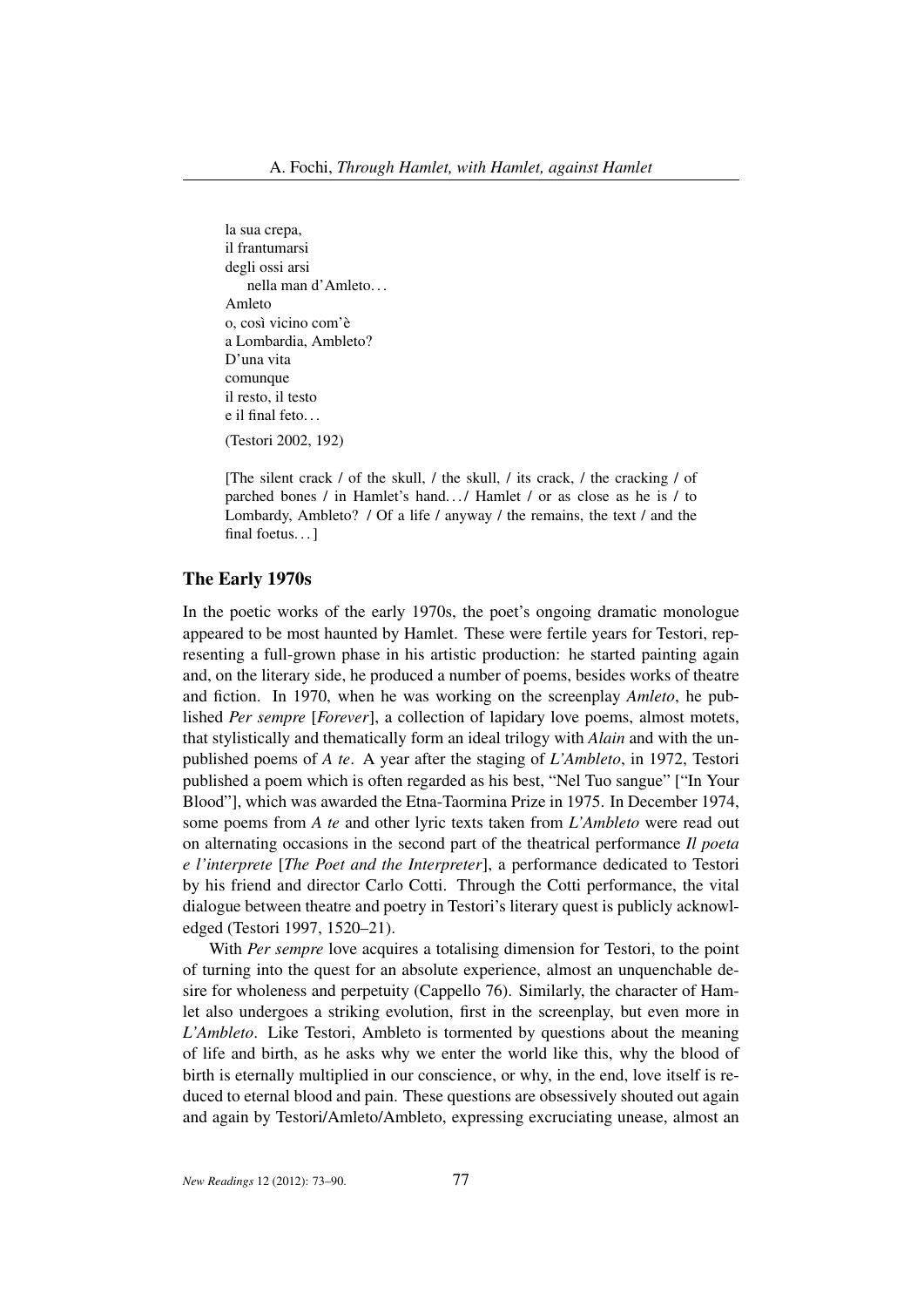existential vertigo (Bo 26–27). Ambleto's desperate reading of our human existence is a crucial step in Testori's spiritual quest and paves the way for "Nel Tuo sangue". In this poem, the poet's existential doubt becomes even more extreme, to the point of becoming a hand-to-hand combat between God and him as a representative human being. Ambleto's yelling turns into the poet's blasphemous prayer, which on the one hand evokes Rimbaud and, on the other, Matthias Grünewald's agonising paintings. This time, a man provocatively addresses God, but God remains deaf and absent. All this leads to an intricate web of explicit references, unmistakable allusions, as well as innumerable echoes in Testori's theatrical and poetic works during these years. At the centre of this web stands Hamlet, whose pervading influence branches out on a structural level and a thematic level. Structurally, Testori's theatrical texts are fundamentally static and find their expressive form in the monologue. As Testori himself explained, the closer tragedies get to the immutable core of existence, the less dependent they become on structural elements, like their historical setting, plot dynamism or multiplication of characters. According to Testori, action and characters can even be paradoxically increased, as in the Elizabethan tragedy, but still become nothing more than a "multiple voiced monologue" (Testori 1996, 40). In *L'Ambleto* Testori at last finds his own most genuine poetic form, which is the dramatic monologue.

At the same time, Testori's poetry tends to stress and increase its dramatic dimension. As Bo comments, "Testori cerca antagonisti [. . .] quando scrive versi, la sua poesia è una poesia drammatica" (Bo 57) [Testori needs antagonists [. . .] when he writes poetry, his poetry is dramatic]. This becomes even more noticeable in "Nel Tuo sangue". The centre of "Nel Tuo sangue" is an elusive and unapproachable God that the poet provocatively bombards with questions and harsh recriminations. The emotional recurrence of the second person pronoun would imply a dialogue, but the addressee's unwillingness to listen and reply actually prevents any form of communication. Thus, the *I*, who often becomes *we*, representing the condition of all those who are seeking and questioning, can only descend back into his bitter and sharp monologue (Scorrano 221). In the end, the dialogue is only feigned and does not reach any answer, but rather highlights the poet's core question, painstakingly reiterating it (Cascetta 1983, 96).

# The Father-Son Theme

Intertextual allusions to, and thematic echoes of, Hamlet are numerous in Testori's poetry. Here we will zoom in, narrowing the focus to the texts of the early 1970s, and following one red thread in particular. By the early 1970s, Testori's Hamlet had evolved rapidly and the web of intertextual references and echoes in texts from those years had become quite complex. In other words, when tracing the influence of Hamlet on Testori's poetic works, we should not forget that the point of reference cannot be limited to Shakespeare's *Hamlet*, but must include the Hamlet of Testori's 1970 screenplay, as well as, obviously, *L'Ambleto*. The father-son relationship is a topos throughout Testori's writing and a recurring theme in his poetic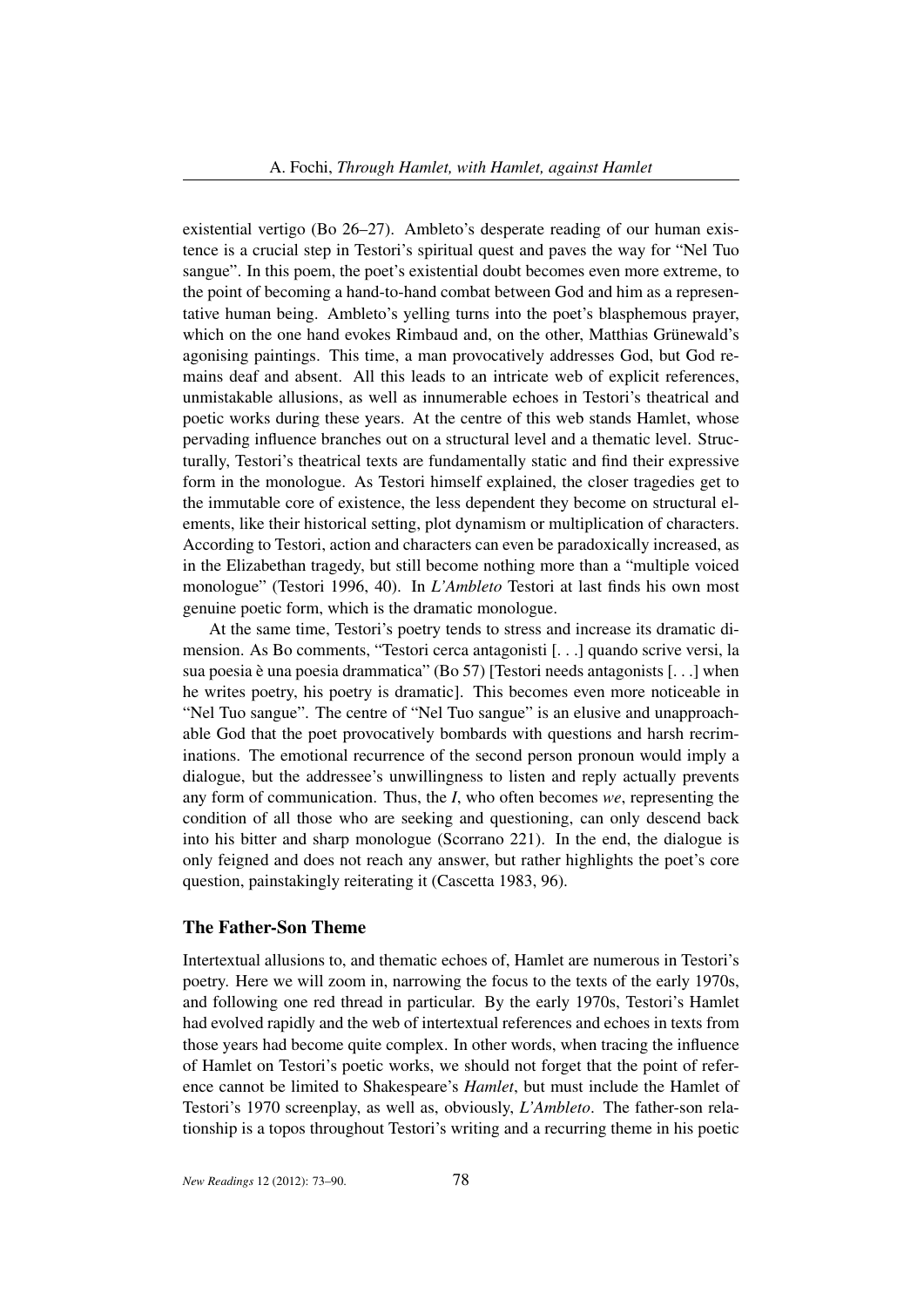works even before 1970. It first appears in *Trionfi* [*Triumphs*] of 1965 and then in *L'amore* [*Love*] of 1968, where it is foreshadowed by the relationship between the older poet and his young lover, and where it is often metaphorically reversed, with the poet and the lover continuously exchanging roles (Cappello 73). Obviously, the father-son relationship is an important element in *Hamlet* as well and Testori himself saw it as the crucial thematic nucleus of Shakespeare's tragedy. As such, it became one of the main targets of his rereading, in the screenplay first, and then more radically in *L'Ambleto*. In Shakespeare's tragedy the relationship between Hamlet and his dead father is always characterised by reverent and respectful love. The appearance of the ghost strengthens the consensus between father and son about seeking a common vengeance and the re-establishment of order and harmony. By contrast, in Testori's 1970 screenplay, the relationship with the dead father becomes one of love and hate. Hamlet is full of resentment, mostly because his father has died without helping him to understand the reason for his sudden death. Even worse than that, the father has never explained his reason for giving him birth and life in such a squalid world. When the father appears, it is not as Shakespeare's awesome and majestic spectre, but a disgusting and pitiful mass of decomposing flesh, a sort of enormous foetus. Roles have grotesquely reversed: the father contracts into a foetus and the son kneels down, lifts and holds the foetus up in his outstretched arms, as a parent would a child. The grafting and the artistic cross-fertilisation between Testori's poetic imagery and his pursuit of Hamlet begins thus.

In the parallel scene in *L'Ambleto*, it is the protagonist who undergoes an extraordinary metamorphosis. He feels that he has become a trace of sperm, entering his father's body again and regressing back to the very moment before he was conceived. He can hear his father's voice, asking for revenge but also ordering his son to save "la soverana piramida dell'ordeno e del potere" [the sovereign pyramid of order and power]. This time, however, the son's reaction is one of open antagonism towards his father, or rather towards all the fathers and the awful system of power and corruption they have founded. From that moment, Ambleto aims for the total destruction of the pyramid, including "l'Unico e Unichissimo che ce sta sù, in la cima" [the only One, the very only One, who sits on it, on its top]. Ambleto's furious despair and anger develops into the blasphemous prayer of "Nel Tuo sangue". When his mother, who was his only gleam of hope for achieving a new reality based on love, also appears to be hopelessly guilty and conniving, Ambleto, unlike the Shakespearean hero, kills Gertruda and then commits suicide (Giuliani 2006, 3).

Awareness of the complex evolution of the father-son topos can throw new light on the appreciation of Testori's poetry in these years. In the following poem from *Per sempre* the anguished appeal to the beloved lover pivots around the father-son relationship and the semantic expressionism of the text is clearly fertilised by Hamlet. The short poem opens with the king's crying, which evokes the disarming tears of the decomposing spectre-foetus of the father in the screenplay *Amleto*. At the same time, however, it also recalls the soldiers who keep guard in the opening scene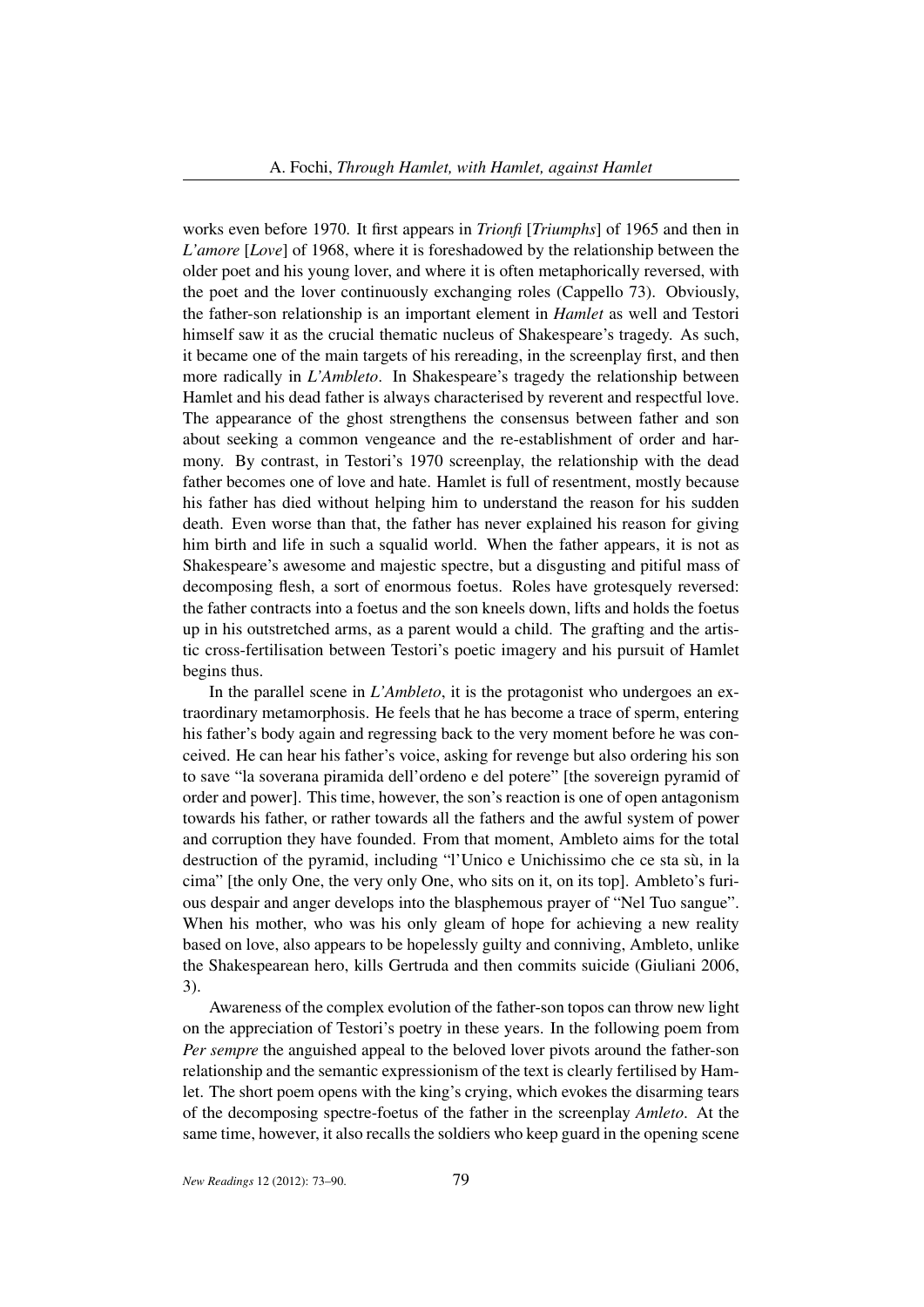of Shakespeare's *Hamlet* and who are the first to meet the king's ghost. However, this is a scene left out of the screenplay. We encounter the throne, the robe, the crown and the ermine, all metonymies for corrupting and pervasive power. The invitation is to leave all that and to regress, to go backwards into the beloved's arms and become a child and a son again. In this way, the subtle reversal of roles is re-proposed, which, as we have seen, is a recurring theme in Testori's poetics.

Al pianto del re che può offrire un semplice soldato? Lascia il tuo trono, deponi il manto, la corona, l'ermellino. Così, senza più niente, ritorni in braccio a me: sei figlio, principe, mio erede, mio bambino. (Testori 1997, 783)

[To the king's crying / what can be offered / by an infantryman? // Leave your throne, / lay down the robe, the crown, / the ermine. / Like that, with anything left, / you can come back into my arms: / you are the son, / the prince, / my heir, / my child.]

In the following short text from *A te* of 1972–73, the quest for the father and for answers clearly stressed by the 1970 screenplay, and dramatically emphasised in *L'Ambleto*, in contrast to Shakespeare's *Hamlet*, merges with harsh disillusionment with the mother as the last symbol of hope:

Stai cercando tuo padre, non guardare in tua madre. É qui, che la morte ha lasciato come legno il tuo cuore, il mio segno, il tuo fiato. (Testori 1997, 888)

[You are looking for your father / don't look into your mother. // It is here, / that death has turned to wood / your heart, / my mark, / your breath.]

Echoes of Hamlet's anguished love-hate relationship with the father/fathers, as it surfaces through both the screenplay and *L'Ambleto*, also resonates in this further poem from *A te*: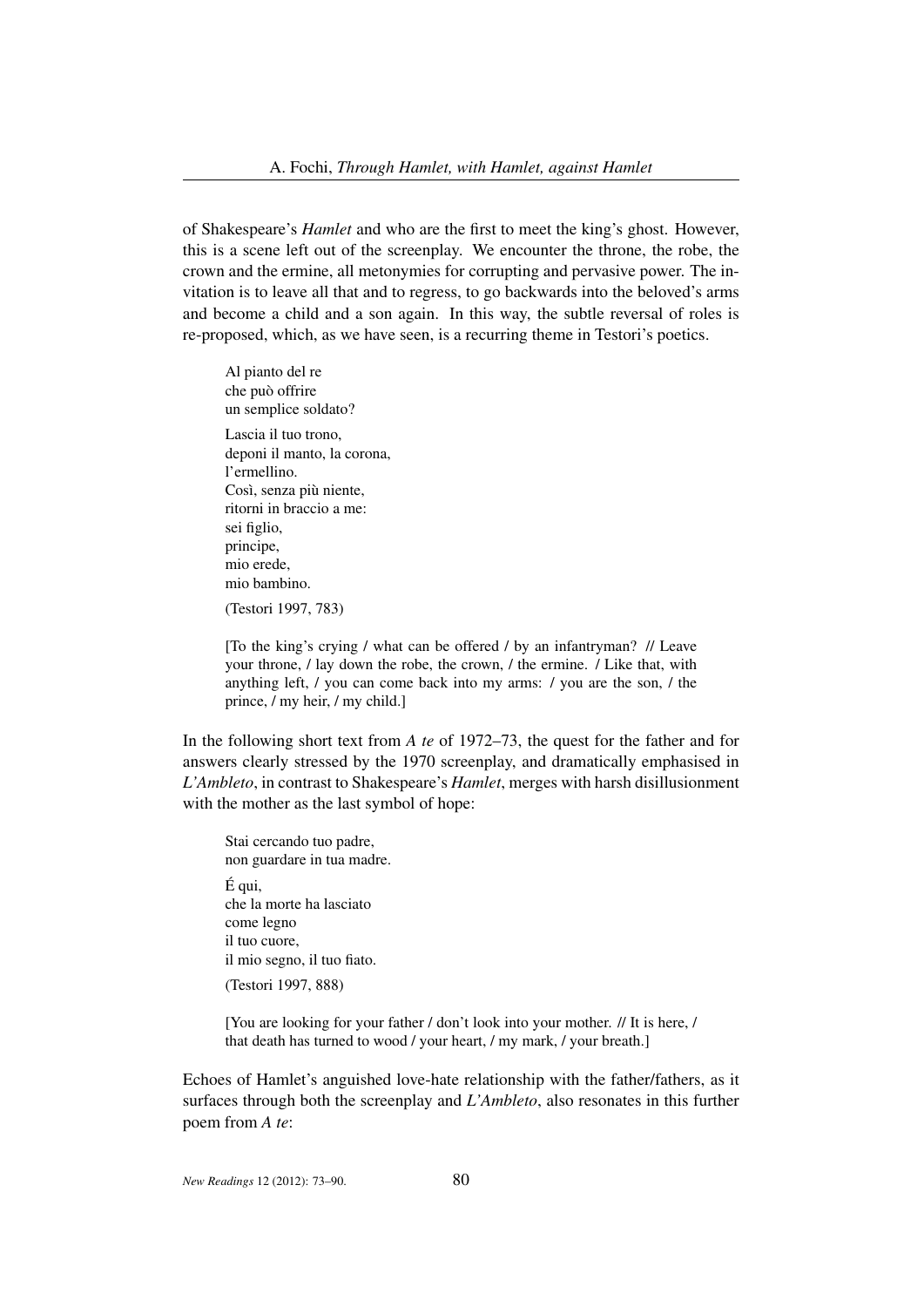Negli occhi con cui mi guardi c'è più dolore, più odio per tuo padre o c'è più amore? (Testori 1997, 890)

[In your eyes looking at me / is there more pain, / more hatred for your father / or more love?]

#### The Metaphor of the Fox

In other texts, the father-son topos is at times developed and made more complex through other recurring metaphors. The following poem from *A te*, for example, opens with the extended metaphor of the fox that attempts to leave its den to enter the world, but is immediately frightened and withdraws back into it. The image expresses frustrated attempts to come to terms with life and reality. $2 \text{ In this sense it}$ also echoes Hamlet's quest for answers to his doubts about the meaning of birth and life, as well as his insurmountable uneasiness in accepting corruption and power.

Il tuo muso di volpe che usciva per un momento dalla tana e poi subito spaurito rientrava era quello di un figlio nato per caso che non voleva capire d'essere in questa terra un disperato, un evaso. (Testori 1997, 934)

[Your fox muzzle / that for a moment was leaving / its den / then would immediately go back / frightened / was that of a child / born by accident / who refused to understand / he was on this earth / a wretch, a fugitive.]

<sup>&</sup>lt;sup>2</sup>The web of intertextual references opened up by Testori's development of the metaphorical value of the fox is clearly quite intricate and complex. The fox appears in many pieces of literature across ages and cultures. It is mostly associated with cunning and deceit, but also determined and persevering personalities. In Italy, in particular, where translations and adaptations of the fables from both Aesop and Phaedrus are popular, the stereotypical image of the fox haunts the national collective imagination. Niccolò Machiavelli's *Principe* is a good example where the fox incarnates the essential Machiavellian qualities for a successful Prince: to be cunning, determined and without scruples. There is also the character of the fox in Carlo Collodi's *Pinocchio*. At the same time, the Italian cultural scene in the second half of the twentieth century was also influenced by Antoine de Saint-Exupéry's *The Little Prince*, which presents a much more positive image of the fox as a wise creature that teaches the young prince the fundamental values of friendship. Perhaps, a closer connection to Testori's idiosyncratic development of the metaphor can be found in an almost contemporary novel by Ignazio Silone, *La volpe e le camelie* [*The Fox and the Camelias*], which centres on a double hide-and-seek story and ends with the ultimate sacrifice by a character who is at the same time both seeker and victim.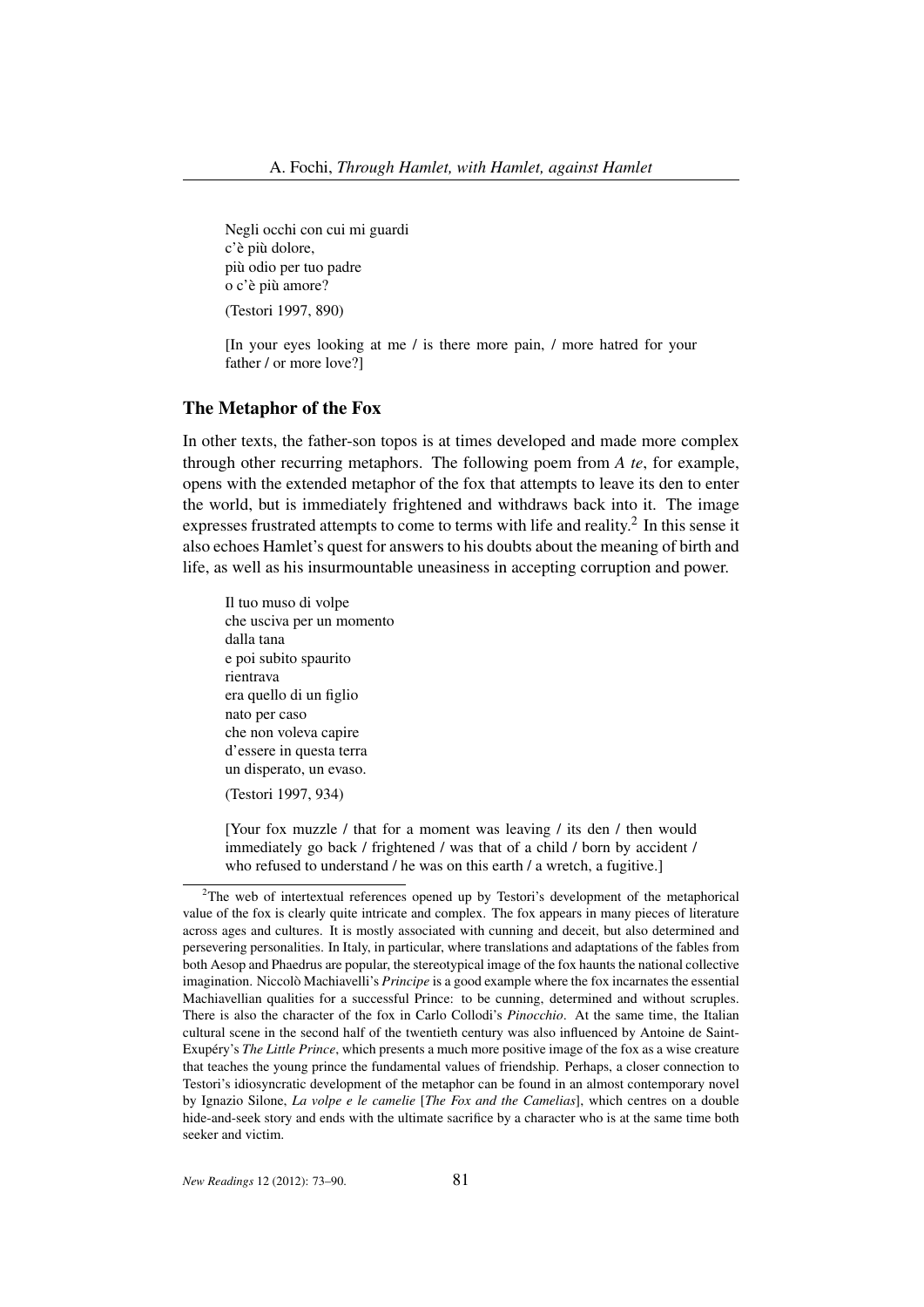The metaphor of the fox has deeper echoes and layers of meaning if read within the context of Testori's writing of these years. The fox is only incidentally present in *Hamlet* in the closing line of Act 4, Scene 2 (Shakespeare 2006, 360), but already introduces a striking association. On the surface, Hamlet's "Hide fox, and all after" is just the continuation of his feigned madness, which in this scene is specifically aimed at bewildering Rosencrantz and Guildenstern. At a metaphorical level, however, as K. Deighton underlines, it is "an allusion to the game of hide and seek, in which one of the players, called the fox, hides, and all the rest have to go after him and find out his hiding-place" (Shakespeare 1919). The metaphor of the fox is not present in Testori's 1970 screenplay, but it appears twice in *Per sempre*, first associated with snow and soft winter landscapes, and then with the idea of hunting and desperate retreat to the besieged kennel to die (Testori 1997, 754 and 832). However, it is in *L'Ambleto* that the metaphor is fully developed and turned into a major symbol. The fox is first mentioned by *il Franzese*, the character who replaces Horatio and who is clearly in tender love with the protagonist, when he tries to encourage Ambleto during his vertiginous regression into a trace of sperm. *Il Franzese* invites his friend to remember how the fox had also once lost all hope. He does not finish the sentence, but the fox is clearly evoked as a symbol of endurance and hope. After that, the fox is at the centre of Ambleto's sweet memory of his first meeting with *il Franzese*: as Ambleto tells his mother, they first met on an extraordinary winter evening in France. It was a landscape full of silence and snow, and he was longing for the ultimate peace and the wish to be buried there, when the young friend, as beautiful as an angel, appeared to him carrying an injured fox in his arms. It had been shot and abandoned by a hunter, but he had heard its crying and had rescued it, fondly soothing it. Moreover, the fox appears again in the very last dialogue of the play when Ambleto is dying: he has fallen from the throne and is grasping the legs of *il Franzese*, whom he addresses as the "false son" who is more real and true than if he had been his actual son. For his part, *il Franzese* calls him "Pater meus de me, meus et per sempre" [my Father, Father of mine, forever mine]. The use of Latin emblematically emphasises the solemnity of this final message, which concludes the tormented reversal of roles. Ambleto has achieved his goal and the pyramid has collapsed, sweeping away his dead father's will, and with it any other paternal figure, starting from the very top of the pyramid, God the Father. Amleto/Ambleto has become an orphan. However, this time it has been necessary for him to destroy his own life, as revealed by the total identification of Hamlet with the fox: "sta vorta la volpe ha dovuto morire" [this time the fox had to die]. Paradoxically, only now that he has become an orphan of all fathers and has provoked utter annihilation, even the annihilation of his own existence, can Hamlet attain an ideal father-son relationship.

The father-son topos is also at the very centre of the "blasphemous prayer" of "Nel Tuo sangue". Whereas in the concluding dialogue of *L'Ambleto* an ideal father-son relationship appeared to be possible, albeit outside this world, in the following poem, instead, the continual reversal of father-son roles reaches its extreme development, losing any direction and meaning, and leading to hopeless devas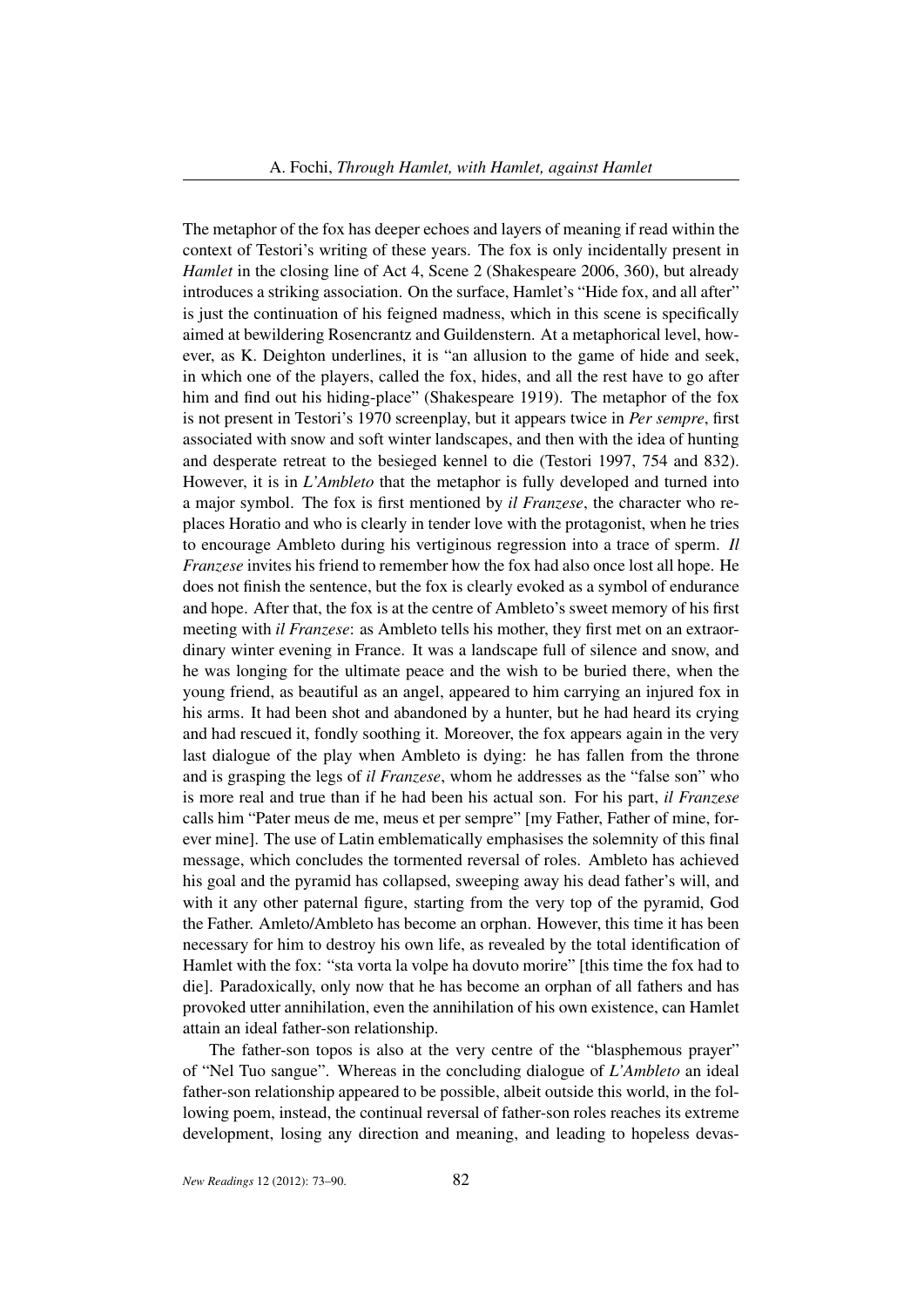tation and annihilation. The poem closes on an image of madness and aimless wandering, highlighted by the internal half rhyme of *demente, vagante*. The image, besides echoing Hamlet's feigned madness in Shakespeare's tragedy, as well as the sterile meandering of his will, finds a suggestive and direct counterpart in the closing scene of *L'Ambleto*.

Avessi potuto bere anch'io non il simbolo vano dell'ultima Cena, ma il resto che sui chiodi e sui legni s'era aggrumato di sangue, sarei diventato un tuo figlio, un tuo amante.

Così sono un padre che ha generato suo figlio con la carne degli altri. Pel resto sono un orfano cieco, demente, vagante.

(Testori 1997, 1029)

[If only could I also have drunk / not the vain symbol of the Last Supper, / but the other blood clotted / on nails and wood / I would have become a son of yours, / a lover of yours. // This way I am a father / who has given birth to his son / through somebody else's flesh. / For the rest / I am a blind orphan, / demented and stray.]

#### Preserving Contact with Shakespeare's Text

In his incessant reliving and rewriting of the tragedy of Hamlet, however, Testori always keeps in touch with the Shakespearean text, at times even bypassing his own personal rereadings. An interesting example of this is offered by a lapidarian poem from *Per sempre*. The poem is based on an immediately recognisable reference to the famous scene of Hamlet holding the skull of his dead jester Yorick at the beginning of Act 5 in *Hamlet*. In this poem the Shakespearean episode is effectively condensed into a few vivid lines. The essential elements are evoked through the opening imperative form of the verb "stringere" [to clasp] and through the images of the skull and the hand, both emphasised by their end-of-line position. The skull is then further stressed by a metonymical repetition at the beginning of the second strophe (in the sense that by losing its flesh, a head becomes a skull and evokes death), while "mano" [hand] rhymes with the closing "t'amo" [I love you], which after all is the synthesis of Hamlet's fond memory of the beloved old jester. However, compared to Shakespeare's Hamlet, roles are inverted here: it is not Hamlet but the skull that speaks, and this time it is with the skull that the poet identifies, rather than with the Hamlet-like person holding it.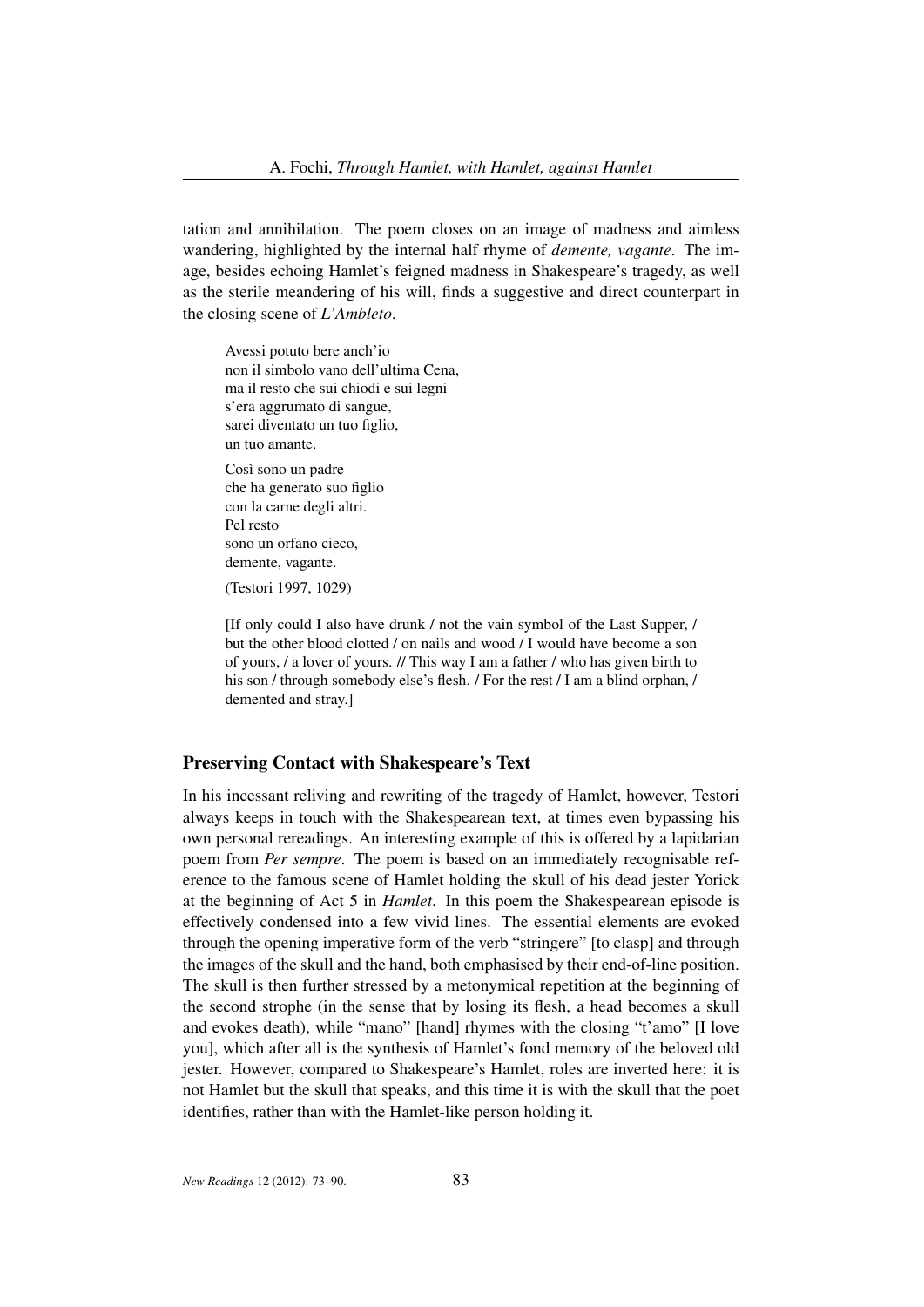Stringimi il teschio nella mano. Quando non avrò carne ti dirò ancora: t'amo. (Testori 1997, 834)

[Clasp my skull / in your hands. // When I am fleshless / I'll go on telling you: / I love you.]

Surprisingly, there is no trace of the Yorick episode in either the 1970 screenplay or in *L'Ambleto*. Therefore, it is even more significant that we should encounter it in one of Testori's last lyric texts, namely the poem written for a collection of engravings by Gabai. The poem is worth returning to here again, since we can now appreciate how the metatextual dimension of the poem underlines the intercourse between the different layers of Testori's personal reading of the figure of Hamlet. There is an apparently neat boundary between the first seven lines that refer to the Yorick scene in Shakespeare's text and lines 8 to 11 which openly refer to *L'Ambleto*. In fact, the intertextual discourse is much more subtle. It is true that the first part points to Shakespeare's *Hamlet*, but the web of extratextual echoes is further enriched by allusions to Testori's own works. The noun used for *skull* is the Lombard word "crapa" [head] which regularly occurs in *L'Ambleto*. Moreover, it should be noted that the closing image of the poem is the "final feto", which clearly evokes the decaying foetus into which Hamlet's father had regressed in Testori's 1970 screenplay.

La muta crepa della crapa, la crapa, la sua crepa. il frantumarsi degli ossi arsi nella man d'Amleto. . . Amleto o, così vicino com'è a Lombardia, Ambleto? D'una vita comunque il resto, il testo e il final feto. . . (Testori 2002, 192)

[The silent crack / of the skull, / the skull, / its crack, / the cracking / of parched bones / in Hamlet's hand.../ Hamlet / or as close as he is / to Lombardy, Ambleto? / Of a life / anyway / the remains, the text / and the final foetus...]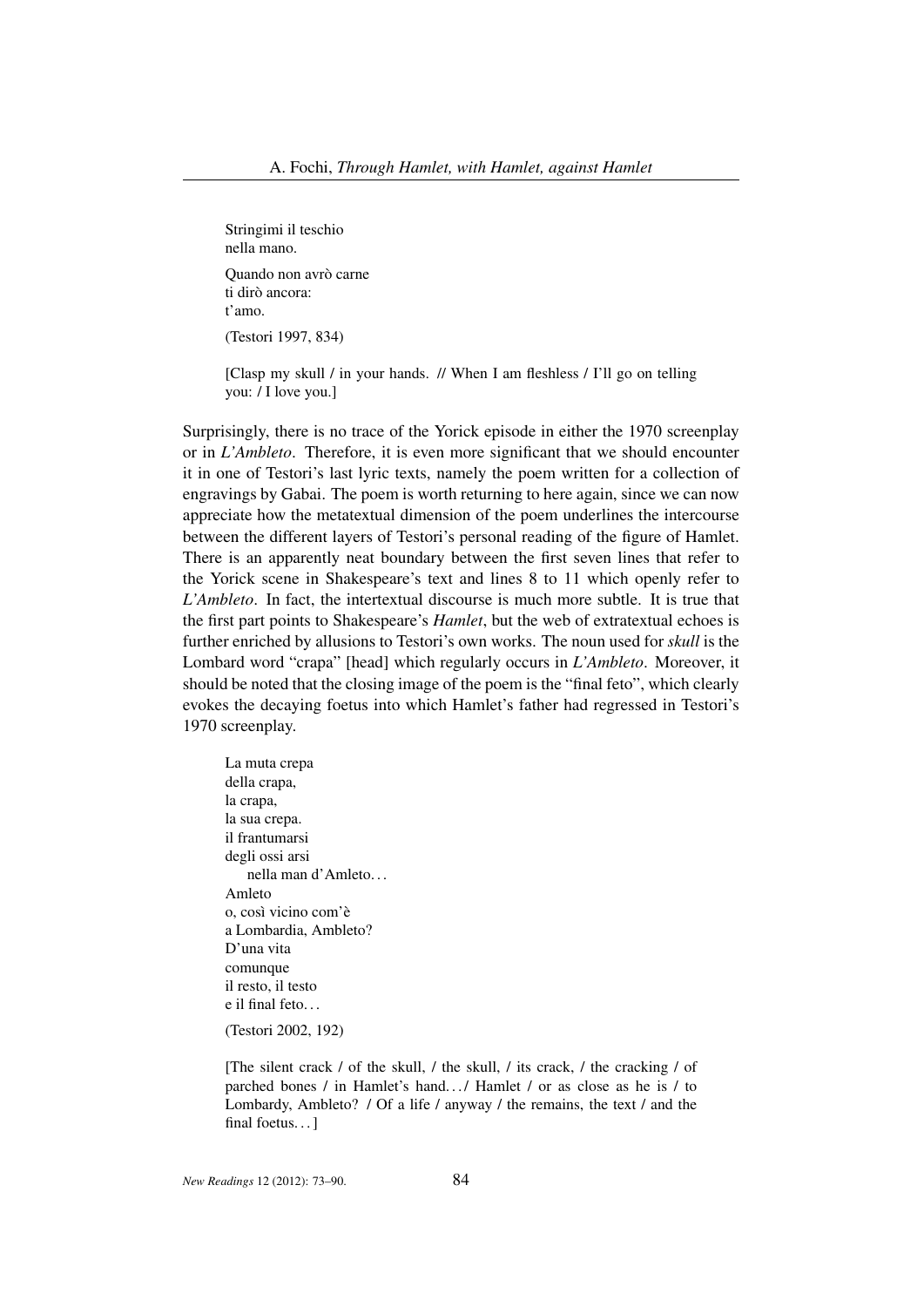### Postmodernism and beyond

Testori's very personal experience of Hamlet could be seen as one of many fashionable rereadings of archetypal characters from European literature. In a certain sense, it is in line with those experiences in metacultural and metatheatrical dimensions which were so typical of the closing decades of the twentieth century. Equally, it could be classified as a product of the postmodern tendency to crash and mix distant temporal stratifications, by taking up distant traditions, texts or styles and, by swallowing or grinding them, reviving them. In a certain sense, that is what Testori actually does. Yet, although certainly influenced by his contemporary cultural panorama, Testori is actually moved by different motivations (see Taffon 23–24, 60). His reasons, far from being cerebral, are, rather, deeply rooted in his inner self, or, to use Testori's own imagery, in his own flesh. He presents his relation with Hamlet as passionately physical and intimate:

Credo che l'Amleto rappresenti un personaggio oltre il quale non si può andare, ma proprio per questo può diventare, anzi è diventato, uno stato della coscienza umana. A voce ho detto che l'ho preso a schiaffi. Non è vero. É stato quando il mio amore è arrivato, per usare un'immagine fisica, ad un rapporto quasi 'da letto', che è venuto fuori come un figlio bastardo dal grandissimo, esitante e splenetico Amleto di Shakespeare il mio turpe, blasfemo, disperato Ambleto di Lomazzo. (Testori 2002, 177)

[I believe that Hamlet stretches character to the limits, and for this very reason he may become, or rather he has already become part of our human consciousness. Once, speaking, I said that I have slapped his face. That is not true. To use a physical image, it was when my love reached a point to almost 'go to bed' with him, that my vile, blasphemous and desperate Ambleto from Lomazzo was born, like a bastard son of Shakespeare's greatest, hesitating and splenetic Hamlet.]

Thus Hamlet becomes for Testori a key landmark in his own existential quest and in his never-ending questioning of the meaning of life and history. It should be clear by now that what he chases is not Shakespeare's hero, or rather, it is through the Shakespearean splenetic prince that he tries to get to the central theme, to the heart of Hamlet's tragedy, which for him has gained mythical and anthropological dimensions. This explains why Testori starts by committing himself to the classic text, "Il testo che io amo di più" [the text I love most] (Doninelli 51), but soon creeps to the Shakespearean hero, or rather he penetrates him, openly, shockingly, violently. As we have seen, however, the result is that Hamlet also indelibly creeps back into him, inspiring and fertilising all his writing:

[Amleto] è una figura così enorme e così profetica che non ha eguali nella letteratura d'ogni tempo. Inoltre l'Amleto resta ancor oggi la figura più emblematica dell'uomo moderno, tutte quelle che son venute dopo sono in fondo delle varianti. Sbagliano quei critici [T. S. Eliot] che osservano come l'*Amleto* non sia la più perfetta stilisticamente e formalmente delle tragedie shakespeariane. [. . .] Ma se è proprio quella la sua forza. La grandezza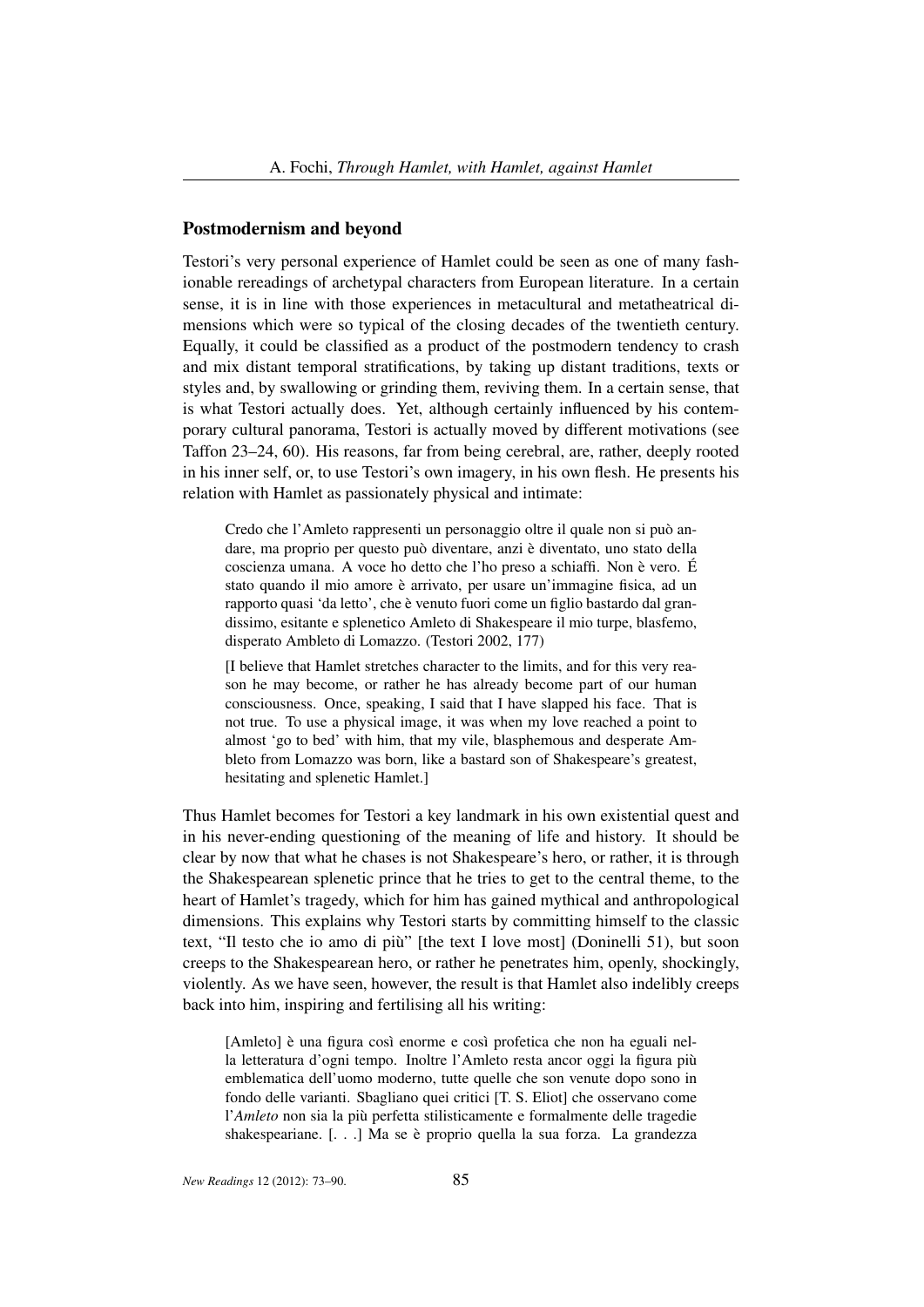dell'*Amleto* è tutta in questo rompersi della dimensione formale che si lascia trapassare e fa spazio all'urlo profetico che l'opera propriamente contiene ed esprime [. . .]. La vera struttura dell'*Amleto* è la totalità con cui ripropone il cuore del problema umano, è quella suprema domanda sul senso dell'essere. Questa domanda, poi, nell'*Amleto* di Shakespeare non è posta in termini astratti o sfuggenti, ma è urlata dentro il rapporto tra padre e figlio che è luogo realistico, carnale e umano. (Testori, *Dall'Amleto* 14)

[(Hamlet) is such a huge and prophetic figure that there is no equal in any literature whatsoever. Moreover Hamlet is the most emblematic figure of modern man. After all, those that follow are all variants of him. Critics are wrong [T. S. Eliot] to observe that *Hamlet*, both stylistically and formally, is not the best tragedy by Shakespeare. [. . .] Yet that is its very point of strength. What makes *Hamlet* great is its fragile formal dimension that allows penetration and makes room for the prophetic cry at the core of the play [. . .]. The authentic structure of Shakespeare's *Hamlet* is the absoluteness of the way in which the play poses the essence of the problem of humanity, which is the ultimate question on the meaning of life. Moreover, this question in Shakespeare's *Hamlet* is not posed in an abstract or elusive way. It is rather shouted within the father-son relationship which is a realistic, fleshy and human reality.]

# The Dream of Translation as Survival

Testori's relationship with Hamlet as both text and character is the coherent result of an approach to literature and art, which centres on themes rather than texts, as Testori explains in an essay on Francesco del Cairo's painting. Testori makes the point that a theme is not a frozen entity and cannot ever be fixed:

Partendo da un tema così come la storia glielo consegna, l'artista enuncia l'immagine sua, che diremo nuova, pur nuova non essendo al tutto mai, e nel frattempo il *quantum* che dentro la sua opera risulta nuovo ricade sull'entità *in progress* del tema. [. . .] Il tema è il nucleo permotore: la fantasia ne viene stimolta—e la carne anche, del poeta [. . .]. Ché il tema, i temi, sono i coaguli primi dell'uomo, depositatisi quand'esso apparve e quand'esso operò [. . .]. Un tema è aperto a tutte le successive possibilità [. . .] occorre appena con quel tal stimolo; o urto; o applicazione inesorabile d'amore. Eros, appunto è la furia che, nella debolezza o nell'urlo, abbranca tema e poeta e li feconda. (Qtd. in Taffon 24)

[Moving from a theme as history hands it down, the artist states his/her image. We call it new, although it is never thoroughly new. In the meantime the quantum which is new in his/her work reverberates on the in-progress entity. [. . .] The theme is the driving force: imagination is stimulated—as well as the poet's flesh [. . .]. Because a theme, all themes, are man's first clots, created when he first appeared and acted [. . .]. A theme is open to all subsequent possibilities [. . .] a certain stimulus is necessary; or a jolt; or fatal love. Actually, it is Eros, the Fury that grabs both poet and theme and fertilises them, in their weakness or in their shouting.]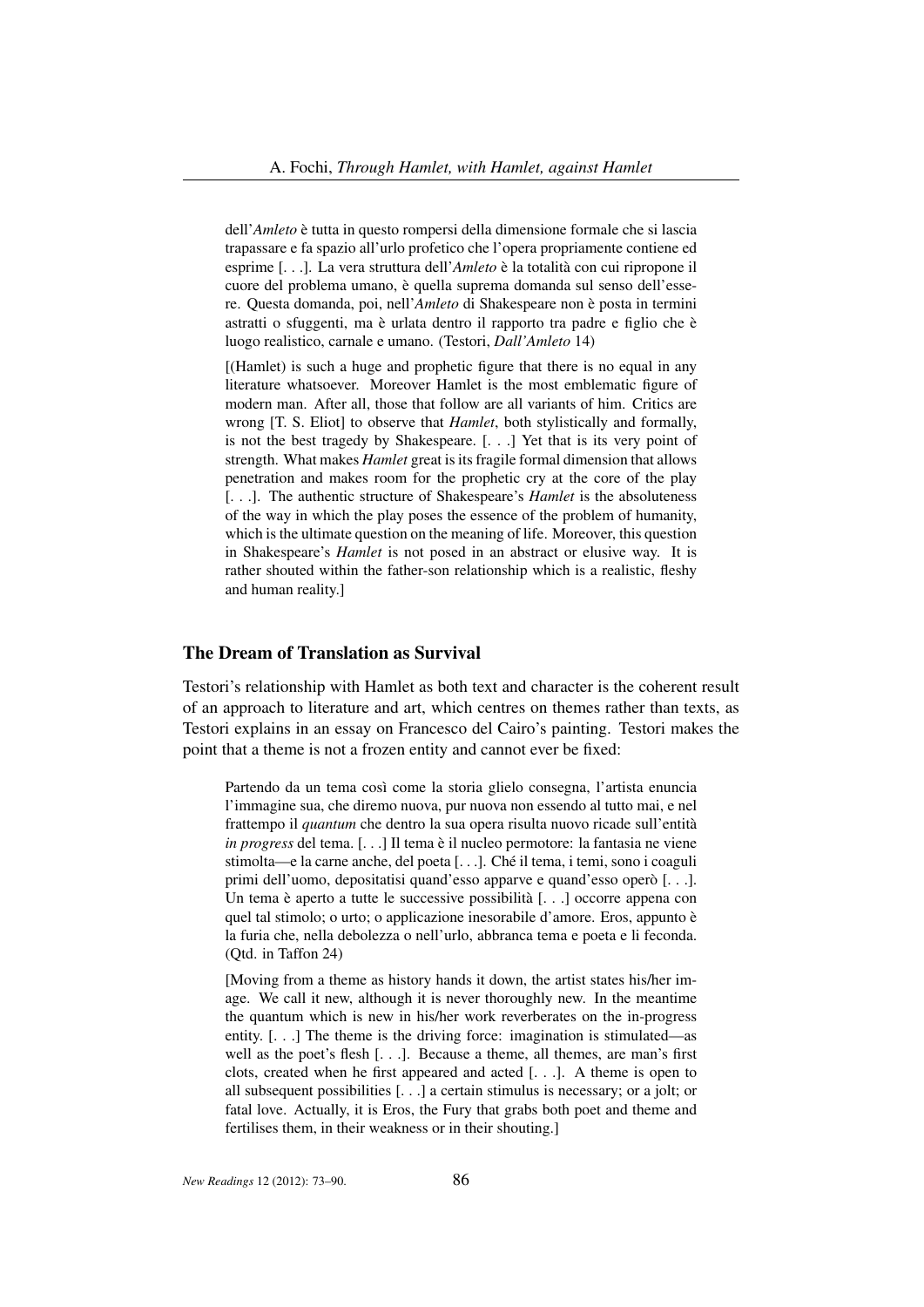In the last sentence of the passage we run across the same erotic metaphors used for his fertile relationship with Hamlet. It is this figurative language and the idea of a very intimate and physical relationship between poet and character that could suggest a certain degree of similarity with postcolonial so-called cannibalistic translation. Postcolonial movements have recourse to the metaphor of cannibalism to define an approach to the foreign text and literature that does not deny the other's strength nor suppress foreign influences or nourishment, but rather feeds on them, trying to absorb and transform them by the addition of autochthonous input (Vieira Ribeiro Pires 98–99; see also Munday 137). However, unlike with so-called cultural cannibalism, Testori does not conceive of the core nucleus, the theme of a text or character, as a static entity to be swallowed up. He rather sees it as something essentially in progress. Thus, according to Testori, the relation between theme and poetic recreation must be one of reciprocal benefit. Moreover, we have seen how Testori's Hamlet becomes a complex and collective expression of the human conscience, a nucleus and a theme. We can say that the Shakespearean hero has actually entered the world of myth with Testori, without, however, being swallowed up and swept away by unstoppable metamorphoses. Testori never cuts the vital contact with Shakespeare's text, which contributes to guaranteeing and preserving the relevance of Hamlet's myth.

On the other hand, Testori is sceptical about the traditional interlingual transfer of a foreign text, specifically of a masterpiece like Shakespeare's *Hamlet*.

Non bisogna [. . .] dimenticare che non si possono tradurre i grandi testi teatrali senza sminuirli. *Amleto* recitato in italiano è uno sfocatissimo ricordo dell'*Amleto* di Shakespeare. (Testori 1996, 101)

[We should not forget that great theatre cannot be translated without diminishing it. *Hamlet* performed in Italian is not much more than a very pale shadow of Shakespeare's *Hamlet*].

Testori has produced only one work of translation as interlingual transfer proper, namely the poetic translation of St. Paul's first Letter to the Corinthians. As Bo comments, he tries to act as a translator of Paul through Paul. Although willing to talk in Paul's voice, once again his personal drama and despair fill and inhabit Paul's words (Bo 78). In the case of *Hamlet*, Testori's position is more complex and subtle at the same time. As we have seen, his is a lifelong and intimate relationship that finds its expression in more than one text and in different forms. It crosses the borders of translation, if translation is conceived as an interlingual relation between texts, or even between semiotic codes. It is more appropriate to refer to Testori's experience as a form of translational process. Yet probably not even the broad categories of rereading and rewriting can satisfactorily define Testori's approach to *Hamlet*. The poet's meeting with the nucleus, the core theme, is so rich and fertile for him that translation as rewriting evolves into translation as writing. This hypothesis finds corroboration in Testori's own words. He begins his programmatic "Il ventre del teatro" ["The Belly of the Theatre"] reflecting on the paradox of a theatre company that instead of staging a play, for example, by Luigi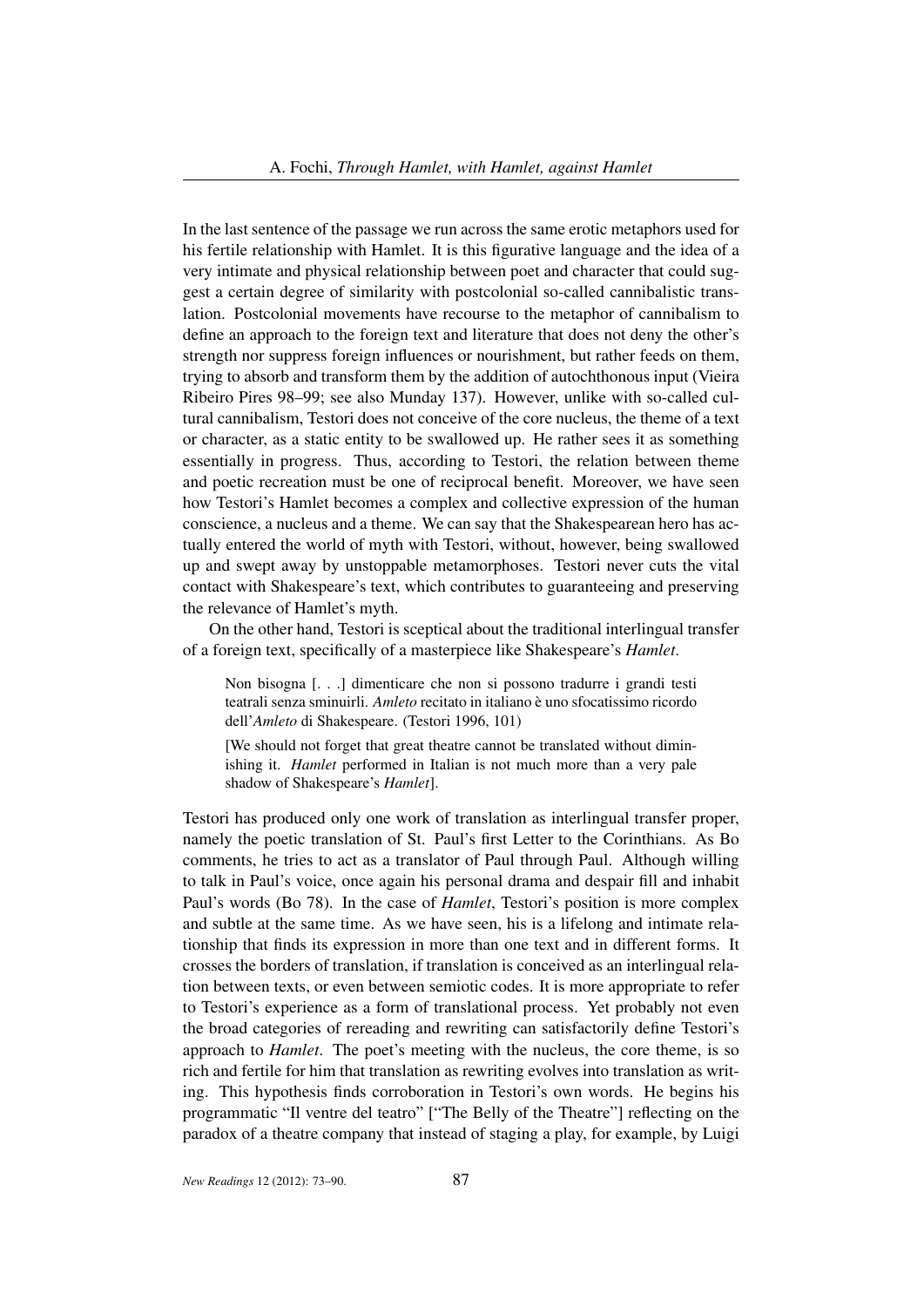Pirandello, decides to perform one of the "esalazioni concettuali" [the cerebral outpourings] from that text and author. This leads Testori to question the concept of rewriting, and rather opt for writing, in the name of a deeper and more subtle form of adherence.

Vien [. . .] da chiedersi cosa mai sarebbe accaduto ove la tradizione della perenne dialettica [. . .] tra testo e spettacolo [. . .] avesse più pesato sul testo che sullo spettacolo. In altre parole, ove fosse stato nell'abitudine d'una compagnia [. . .] allestire, anziché Pirandello, Alfieri, che sarebbe accaduto qualora [. . .] quella Compagnia si fosse indotta a riprendere una della tante 'esalazioni' concettuali del drammaturgo siciliano? Sarebbe stato possibile 'riscrivere' o, invece, alla luce di quella tradizione, si sarebbe dovuto pienamente e totalmente 'scrivere' [. . .] ? (Testori 1996, 33–34).

[This naturally leads us to wonder what would have happened if the tradition of the eternal tension between text and performance had weighed more on the text rather than on the performance. In other words, what would have happened if it had been the habit of a theatre company not to stage Pirandello, or Alfieri, but rather to take up again one of the numerous 'cerebral outpourings' of the Sicilian playwright? Would it have been possible to 'rewrite', or, instead, in the light of that tradition, should we have fully and thoroughly 'written'?]

From this perspective, we can say that Testori's never-ending dialogue with *Hamlet* actually falls within the broad spectrum of cultural translation (see Pym 146). Rather than a transfer from a source to a target, translation can also be seen as a journey and a continuous process of displacement and evolution, as the very title chosen by Testori for his last theatrical encounter with Hamlet appears to stress. *Post-Hamlet*, while evoking the *Ur-Hamlet* from which the Shakespearean play evolved, and thus looking back before Shakespeare himself, implicitly highlights the circularity of a never-ending artistic process (Testori *Dell'Amleto*, 14). An often quoted passage by Homi Bhabha helps to synthesise Testori's striking relationship with Hamlet:

If hybridity is heresy, then to blaspheme is to dream. To dream not of the past or present, nor the continuous present [. . .] it is the dream of translation as 'survival', as Derrida translates the 'time' of Benjamin's concept of the after-life, as *sur-vivre*, the act of living on borderlines [. . .] an empowering condition of hybridity; an emergence that turns 'return' into reinscription and re-description; an iteration that is not belated, but ironic and insurgent. (Bhabha 324)

The occurrence of expressions like "to blaspheme" or "insurgent" perfectly matches Testori's own language. Besides that, it is the emphasis on the "empowering condition of hybridity" as the key for "the dream of translation as 'survival'", which throws a final light on Testori's Hamlet. Through the Italian poet's approach, Hamlet lives "on borderlines" and even incarnates hybridity. In Testori's lifelong artistic quest, Hamlet not only blurs cultural, temporal and spatial borders, but he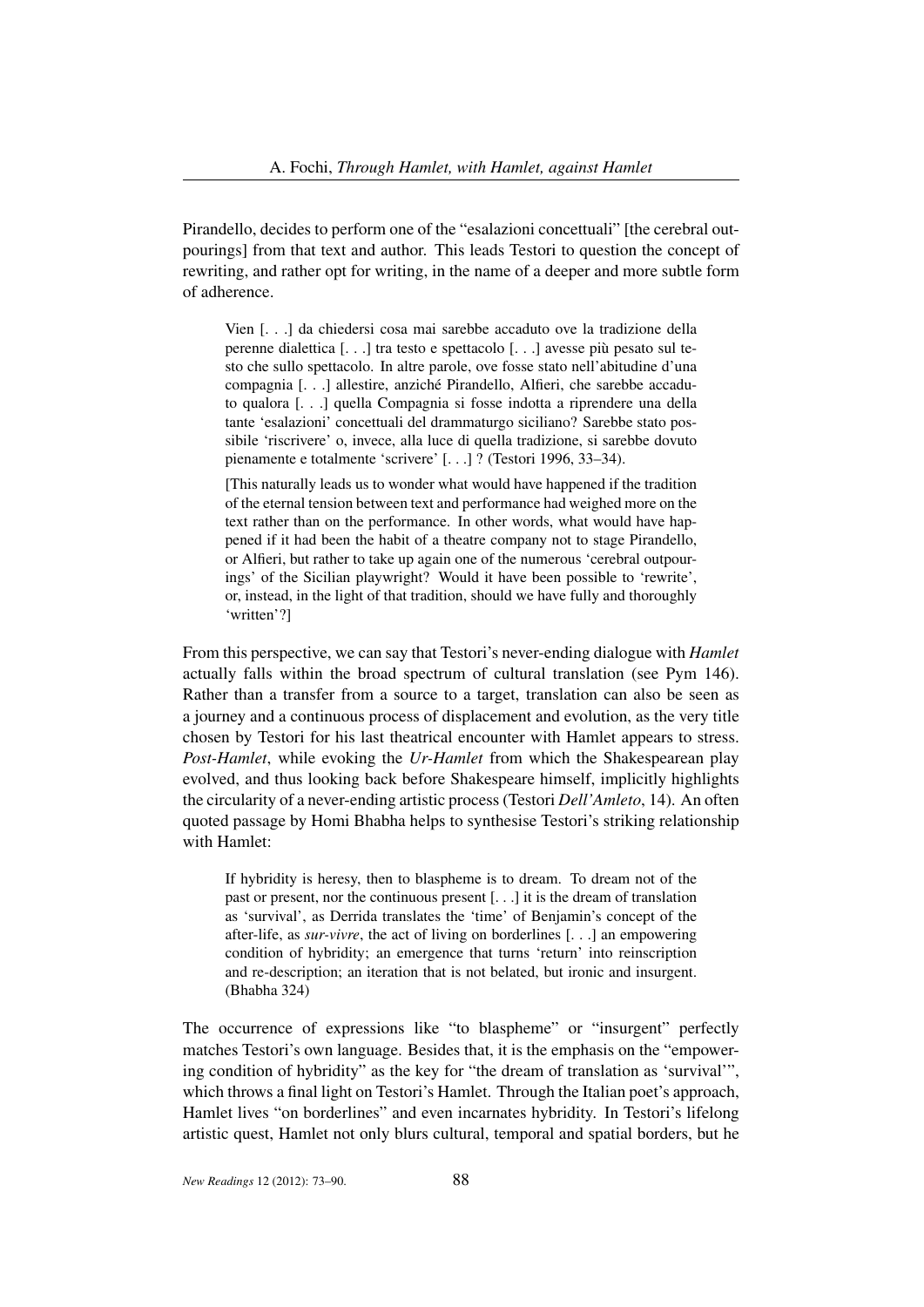also transgresses fixed notions about gender (like Testori himself, his Hamlet is homosexual), as well as about genres (theatre and poetry). By hybridising and finding new voices in the dramatic dimensions of lyric discourse, Testori provides us with a vivid example of how the splenetic prince can be translated and can eternally live on, *sur-vivre*.

# Works Cited

Bhabha, Homi. *The Location of Culture*. London: Routledge, 2008. Print.

- Bo, Carlo. *Testori: L'urlo, la bestemmia, il canto dell'amore umile*. Milan: Longanesi, 1995. Print.
- Cappello, Giovanni. *Giovanni Testori*. Rome: La Nuova Italia, 1983. Print.
- Cascetta, Annamaria. *Invito alla lettura di Testori*. Milan: Mursia, 1983. Print.
- —. *Invito alla lettura di Testori: Ultima stagione (1982–1993)*. Milan: Mursia, 1995. Print.
- Doninelli, Luca. *Conversazioni con Testori*. Parma: Ugo Guanda editore, 1993. Print.
- Giuliani, Silvia. "Luoghi sub specie alteritatis. Giovanni Testori". *Mnemosyne* 4 (2006). Web.

<http://mnemosyne.humnet.unipi.it/index.php?920>

- Munday, Jeremy. *Introducing Translation Studies: Theories and Applications*. London: Routledge, 2001. Print.
- Pym, Anthony. *Exploring Translation Theories*. London: Routledge, 2009. Print.
- Scorrano, Luigi. "'Nel tuo sangue' di Giovanni Testori: appunti di lettura". *Otto/ Novecento* 7.1 (1983): 217–31. Print.
- Shakespeare, William. *Hamlet, Prince of Denmark*. Ed. K. Deighton. London: Macmillan, 1919. Shakespeare Online. Web.

<http://www.shakespeare-online.com/plays/hamletscenes.html>

- —. *Hamlet, Prince of Denmark*. The Arden Shakespeare. 3rd series. Ed. Ann Thompson and Neil Taylor. London: Thompson, 2006. Print.
- Silone, Ignazio. *La volpe e le camelie*. Milan: Mondadori, 1960. Print.
- Testori, Giovanni. *Post-Hamlet*. Milan: Rizzoli, 1983. Print.
- —. *Ossa mea (1981–1982)*. Milan: Mondadori, 1983. Print.
- —. "Dell'Amleto della speranza al Bosco della vita". *Corriere della sera*. 9 April 1983: 14. Print.
- —. *Traduzione della prima lettera ai Corinti*. Milan: Longanesi, 1991. Print.
- —. *La realtà della pittura. Scritti di storia e critica d'arte dal Quattrocento al seicento*. Ed. Pietro C. Marani. Milan: Longanesi, 1995. Print.
- —. *Nel ventre del teatro*. Ed. Gilberto Santini. Urbino: Edizioni Quattro Venti, 1996. Print.
- —. *Opere 1965–1977*. Ed. Fulvio Panzeri. Milan: Bompiani, 1997. Print.
- —. *Amleto: Una storia per il cinema*. Ed. Fulvio Panzeri. Turin: Aragno Editore, 2002. Print.